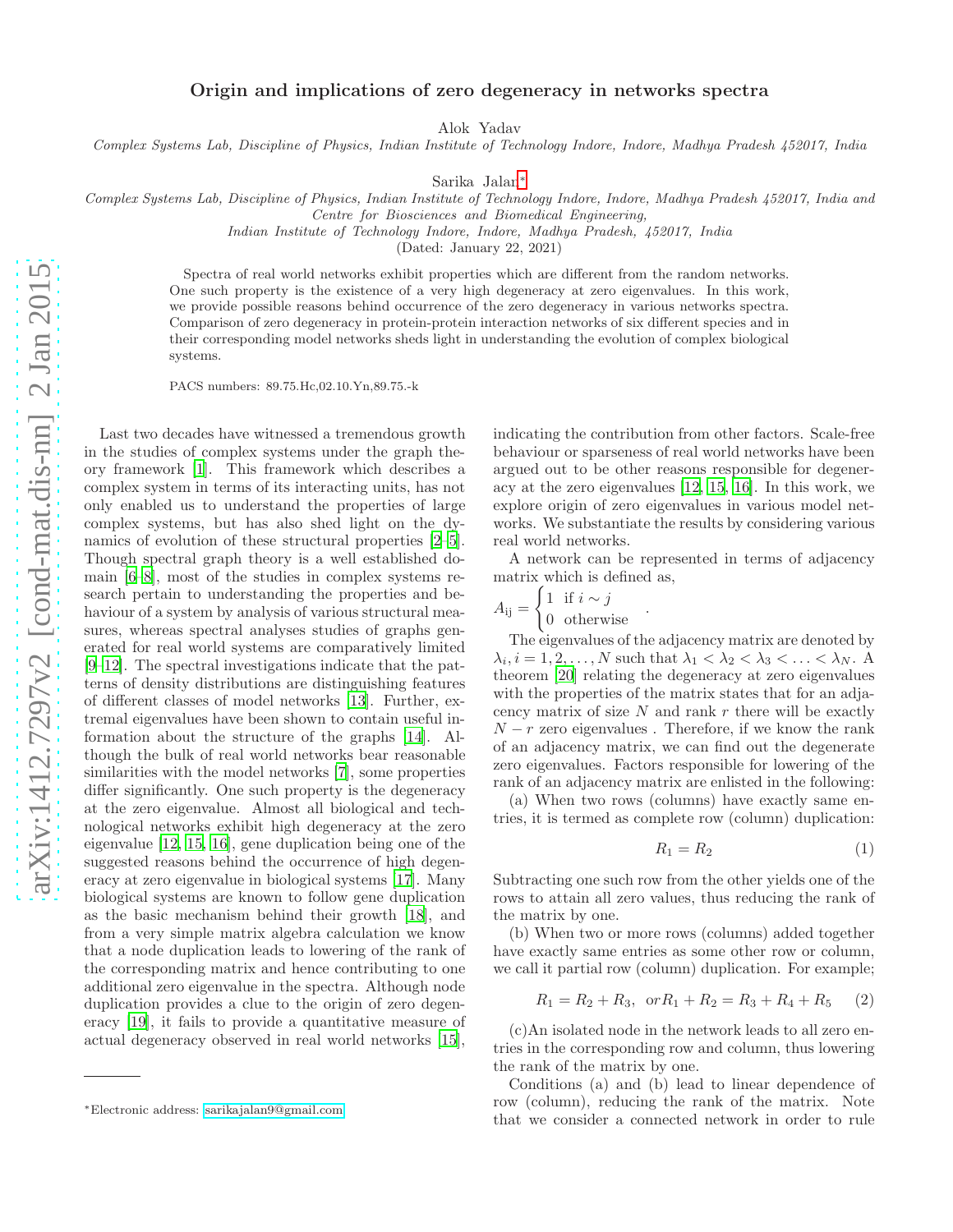<span id="page-1-0"></span>TABLE I: In order to demonstrate one to one relation between number of duplicates and zero eigenvalues, each time one new add is added in a network of size N in such a manner it satisfies either complete duplication criteria (ii) or the partial duplication criteria (iii).  $D_c$  represents number of duplicate nodes and  $\lambda_0$  indicates number of zero eigenvalues. Seed network of size  $N = 100$  and average degree  $\langle k \rangle = 10$ .

|                                       | .001 | 1 <sub>01</sub> | 109              | 109<br>υZ | 103 | 104 | 104           | 105 | <b>106</b> | 106           | 107 | 108 | 108 | 109     | πv |                          |
|---------------------------------------|------|-----------------|------------------|-----------|-----|-----|---------------|-----|------------|---------------|-----|-----|-----|---------|----|--------------------------|
| $\mathcal{L}_c$                       |      |                 | $\ddot{\bullet}$ |           | ಀ   |     |               | υ   | ົ<br>O     |               | ∽   | O   |     | υ       | ΠU | v                        |
|                                       |      |                 |                  |           |     |     | ↵             |     |            | $\Omega$<br>υ |     |     |     |         | υ  | ►<br>$\overline{ }$<br>€ |
| $\lambda$ 0                           |      |                 | $\ddot{\bullet}$ |           | ◡   |     | $\Omega$<br>↵ | υ   | ົ<br>b     | $\Omega$<br>◡ | ∽   |     |     | $\cdot$ | 10 | $\check{}$<br>∽<br>€     |
| $\rm{ondition}$<br>$\curvearrowright$ | -    | a               | a                |           | a   | a   | O.            | a   | a          | IJ            | a   | a   | IJ  | a       | a  | D                        |

out the trivial possibility (c) of occurrence of zero eigenvalues. Further there are  $N(N-1)/2$  possible ways in which condition (a) of complete duplication can be realized, while for the partial duplication (b) among  $x'$ number of nodes with 'y' number of nodes, there can be  $\frac{N!}{2.(N-x-y)!}$  possibilities. Hence, for a given network, checking the existence of condition (b) becomes computationally exhaustive as with increase in network size the number of possibilities becomes very large.

In order to demonstrate the effect of duplication on zero degeneracy, we construct an Erdös-Renýi (ER) random network for size  $N$  and connection probability  $p$  using ER model [\[2\]](#page-4-1) such that it has no duplicates and no zero eigenvalues (row 1 of Table [I\)](#page-1-0). Next we add a node to the existing network in a way that it satisfies the complete node duplication criteria, i.e. condition (a). This leads to exactly one zero eigenvalue corresponding to one duplicate node. Addition of one more node mimicking the previous node leads to two zero eigenvalues (row 2 and 3 of Table [I\)](#page-1-0). This demonstrates how complete node duplication leads to zero eigenvalues (Fig. [1](#page-1-1) (a)). Further, we consider another situation where we devise our algorithm such that two new nodes are added to the ex-



<span id="page-1-1"></span>FIG. 1: (Color online) Schematic diagram representing (a) complete node duplication (Eq. [1\)](#page-0-1) and (b) partial node duplication (Eq. [2\)](#page-0-2) in networks.

isting random network in a way that in coalition they mimic the neighbors of an existing node (condition (b)), i.e. they duplicate an existing node (row 4 of Table [I\)](#page-1-0) as demonstrated in Fig. [1](#page-1-1) (b). Impact of duplications of conditions (a) and (b) on the zero eigenvalues are presented in the subsequent rows of Table [I.](#page-1-0) Thus, we observe that with entry of every new node in the network satisfying condition (a) or (b) of complete or partial duplication, there is an addition of exactly one zero eigenvalue in the spectra. The number of duplicates (complete or partial) equals the number of zero eigenvalues. The density distribution at very low average degree yields a peak at zero eigenvalue. With an increase in  $\langle k \rangle$ , the peak of the density distribution flattens (Fig. [2](#page-2-0) (a)).

In order to demonstrate the impact of network architecture on the duplication phenomenon, we present results for ensemble average of the scale-free (SF) networks as they are known to have high degeneracy at zero eigenvalue. We generate the SF network using the preferential attachment mechanism [\[21](#page-4-16)], where each new node gets attached to the existing nodes with the probability proportional to their respective degrees. This phenomenon gives rise to power law degree distribution. Here at each time step, a new node enters which is most likely to connect with the highest degree nodes owing to the preferential attachment algorithm. The next entry also has a tendency to attach with the highest degree nodes. From the power law degree distribution of SF networks it is evident that there are very few high degree nodes which are known as the hubs of the network and a large number of low degree nodes. At low values of  $\langle k \rangle$ , there is a high degeneracy at zero eigenvalue indicating high duplication. This is because at low average degree, most of the low degree nodes attain very few connections. By virtue of preferential attachment property, these low degree nodes have the highest probability to connect with the hubs of the network, which increases the likelihood of any two nodes to have the same neighbors, leading to a pair of duplicate nodes. Although even with increase in average degree, the density distribution remains triangular, there is flattening of the peak (Fig. [2](#page-2-0) (b)). This might be because the low degree nodes also tend to acquire connections with nodes other than the hubs. All these findings indicate that low average degree favors duplication. The explanation behind this can be given in terms of the possible number of ways of duplication which is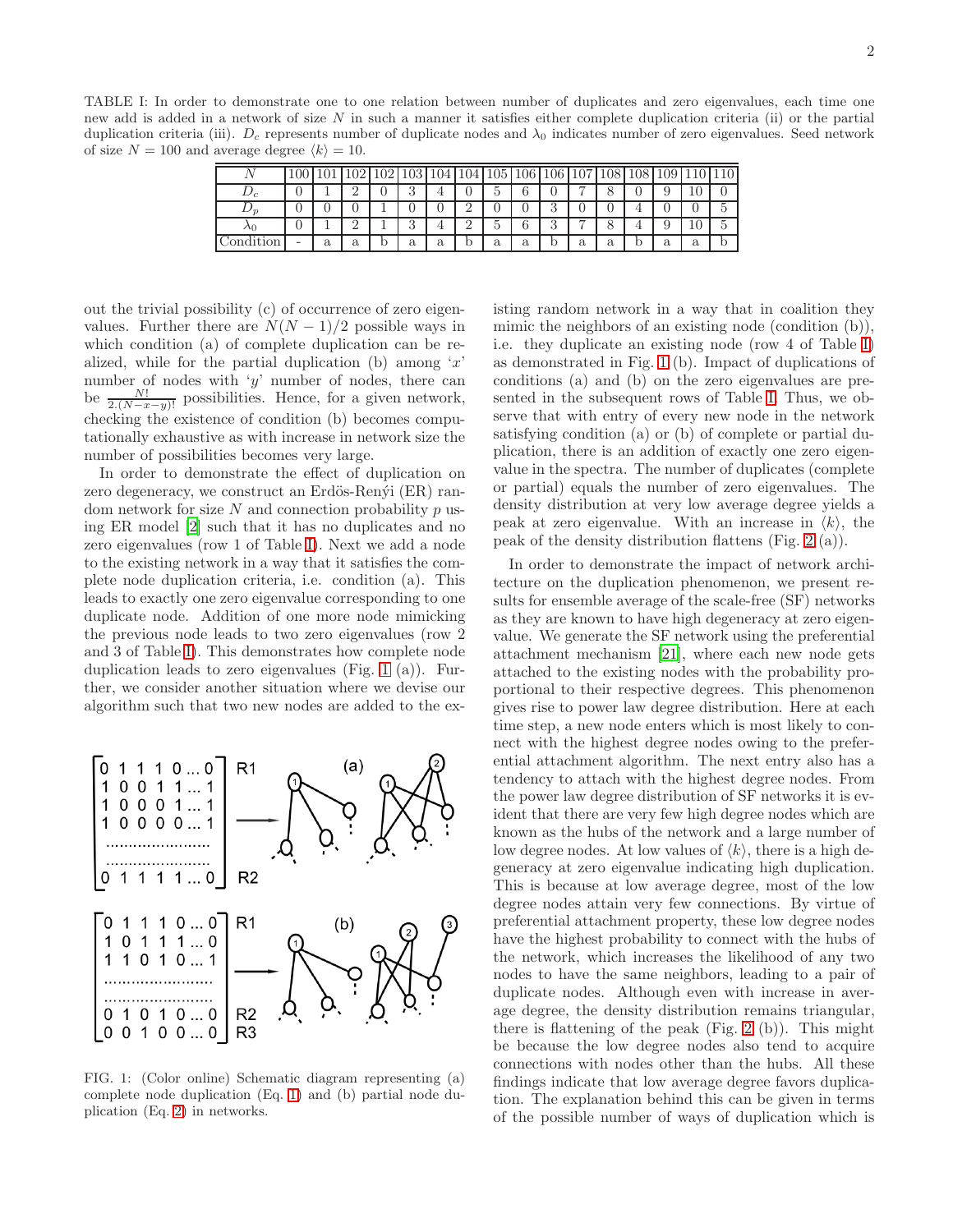

<span id="page-2-0"></span>FIG. 2: (Color online) The density distribution of Erdös-Renýi (ER) random networks and scale-free (SF) networks for different average degrees and  $N = 1000$ .  $\Delta$ ,  $\Box$ ,  $\circ$  and  $*$ represent the data points of density distribution for  $\langle k \rangle = 2, 4,$ 6 and 8, respectively. All values are averaged over 10 realizations of the networks.

the ratio of the possible number of combinations of duplication possessed by two k-degree nodes to the possible number of combinations of random connections of those nodes. This is given as  $\frac{k!}{N^k}$ , where N is the total number of nodes. As  $k$  increases, the possible number of ways of duplication drastically decreases, thus explaining why low degree supports duplication.

Since networks with power law degree distribution, i.e. SF networks lead to high degeneracy in the spectra, we further explore other model networks with power law degree sequence. We construct the configuration model network by taking the degree sequence of the connected SF network as input. Each node of the corresponding configuration model is allotted stubs equal to their degree, then these stubs are paired with uniform probability [\[22](#page-4-17)[–24](#page-4-18)]. This generates a configuration model for a given degree sequence. Only connected networks are carried further, rest all are discarded. In spite of having randomly assigned connections, they display a much higher zero degeneracy as compared to the ER random networks (Fig. [3](#page-2-1) (a)). The configuration model networks are not generated using the preferential attachment property as of the SF networks. So this possibility is ruled out as a reason behind the higher degeneracy of configuration model networks as compared to ER random networks. The particular (the power law) degree sequence emerges as a probable reason behind high degeneracy at zero eigenvalue in the configuration model. Due to the power law behaviour, there exists a large proportion of nodes with a low degree which for  $\langle k \rangle = 2$  are peripheral nodes. Only a few nodes having high degree act as the hubs. The large number of low degree nodes get randomly attached to high degree nodes i.e. the peripheral nodes attach with the hubs only, leading to the complete duplication of these nodes. While in case of ER networks, duplication is less likely as all the nodes have their degrees fluctuating around the average degree. The configuration model networks exhibit lower peak at zero eigenvalue as compared to SF networks (Fig. [3\)](#page-2-1) as it is

a randomized version of the SF network. This indicates that apart from the preferential attachment phenomenon, the particular degree sequence is also responsible for high degeneracy at zero eigenvalue.

So far we have discussed the impact of network architecture on the duplication and the zero degeneracy. In the following, we evaluate the impact of average degree and size on the same. For a fixed network size, when the average degree of the ER random network increases, there is an increase in the number of connections. The probability that any node has exactly the same set of neighbors as any other node is given by  $\frac{\langle k \rangle^{2k}}{e^{2\langle k \rangle}k!}$  $\frac{\binom{K}{k}}{e^{2\langle k \rangle}k!N^k}$ . With an increase in  $\langle k \rangle$ , this probability diminishes exponentially. This implicates reduction in the node duplication. Fig. [3](#page-2-1) (a) exhibits that at low average degree, the number of complete duplicates is much less as compared to the number of zero eigenvalues, indicating that the contribution to occurrence of the zero eigenvalues comes mainly from the partial duplicates. With an increase in the average degree, the number of duplicate nodes as well as the number of zero eigenvalues decrease. In order to further explore the impact of duplicates on zero degeneracy, we consider model networks other than the ER random networks generated using different algorithms, some of which might support node duplication. In case of a SF network of the same size and the average degree, a much higher number of duplicates and zero eigenvalues are exhibited as compared to the ER random network (Fig. [3](#page-2-1) (a)), but both the counts decrease with an increase in the average degree. The configuration model networks display less complete duplicates and zero eigenvalues values than that of the SF networks, as apart from the degree sequence there does not exist any other preference for association of nodes. With an increase in the average degree, number of complete duplicates and the zero eigenvalues decrease. On a further increase in the average degree,



<span id="page-2-1"></span>FIG. 3: (Color online) Effect of the change in the network parameters, namely, size  $(N)$  and the average degree  $(\langle k \rangle)$  on the number of the duplicates and zero eigenvalues in different model networks. All values are averaged over 10 random realizations of the networks. Note that for ER random networks, connected component could not be obtained at  $\langle k \rangle = 4$  for N above 1000. Here the  $\Delta$ ,  $\circ$  and  $\square$  represent the  $D_c$  of the ER, SF and configuration model networks, respectively. The solid  $\Delta$ ,  $\circ$  and  $\Box$  represent the  $D_c$  of the ER, SF and configuration model networks, respectively.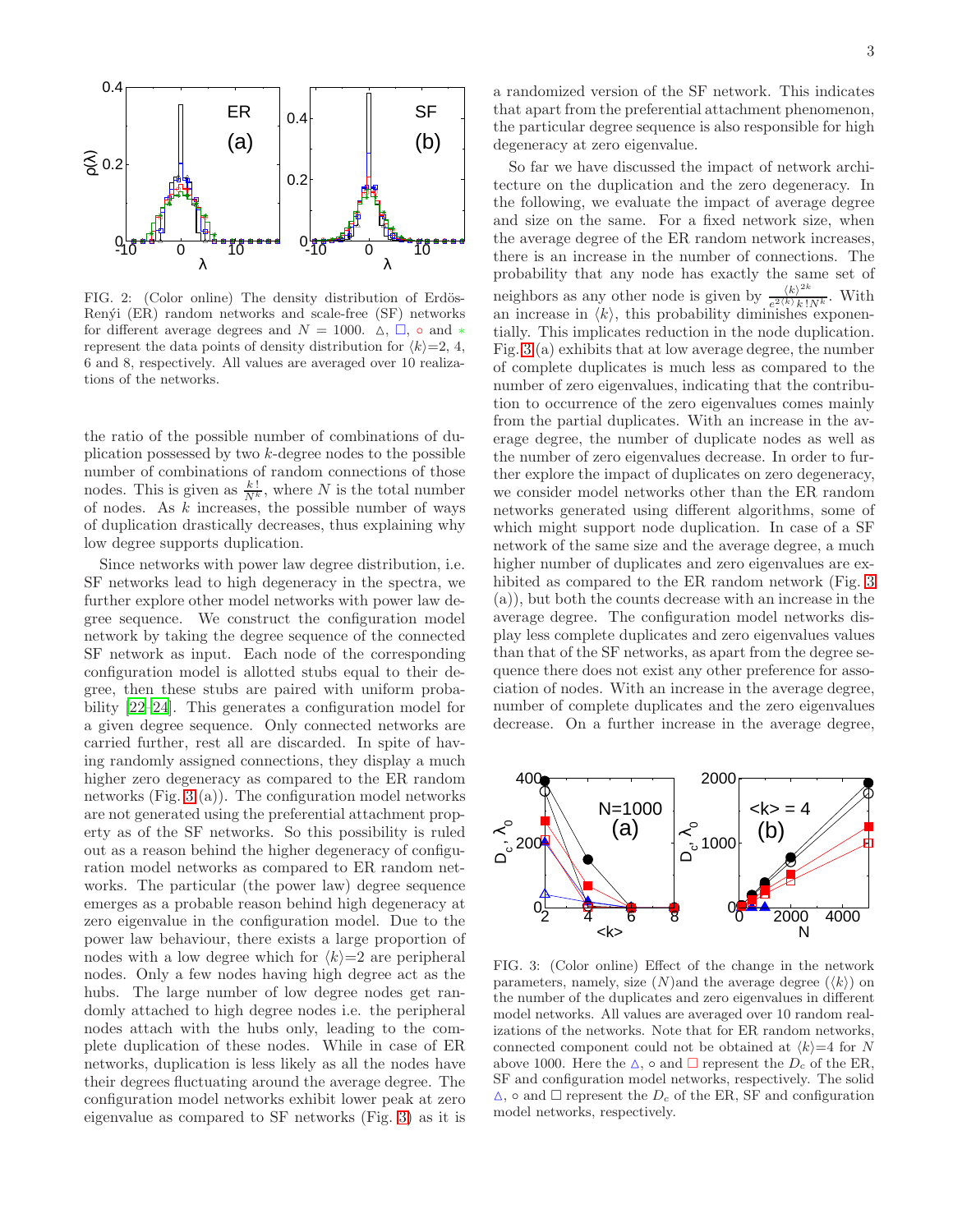<span id="page-3-0"></span>TABLE II: Properties of the six PPI networks and their comparison with ER random networks, SF networks generated using BA algorithm and corresponding configuration model networks (of the same degree sequence as of the PPI networks).  $D_c$ ,  $D_c^{ER}$ ,  $D_c^{BA}$  and  $D_c^{conf}$  denote the number of complete duplicates in the PPI networks, ER random networks, SF networks and configuration model networks, respectively.  $\lambda_0$ ,  $\lambda_0^{\bar{E}R}$ ,  $\lambda_0^{BA}$  and  $\lambda_0^{conf}$  represent the number of degenerate zero eigenvalues in the PPI networks, ER random networks, SF networks and configuration model networks, respectively. The ER and SF networks are generated for average over 10 different realizations of the networks by keeping N and average degree same.

| <b>Species</b>                         | N   | k               | $\lambda$ 0 | $D_c$ | ЕR               | $D_c^{ER}$       | BА   |    | con f | $\Gamma$ cont |
|----------------------------------------|-----|-----------------|-------------|-------|------------------|------------------|------|----|-------|---------------|
| H. pylori                              | 709 | 3.935           | 317         | 146   | D                |                  | . 55 | 17 | 163   | 79            |
| H. sapiens                             |     | 2138 2.872      | 976         | 662   | J.               |                  | 469  | 33 | 512   | 309           |
| E. coli                                |     | 2209 9.895      | 487         | 323   | J.               |                  |      | 0  | 569   | 200           |
| C. elegans                             |     | 2386 3.206 1354 |             | 940   | D                |                  | 528  | 29 | 818   | 569           |
| <i>S.</i> cerevisiae                   |     | 5019 8.803      | 864         | 491   | D                | $\left( \right)$ |      | 0  | 950   | 314           |
| D. melanogaster [7321 6.159 2311 1046] |     |                 |             |       | $\left( \right)$ |                  | 110  | 0  | 1621  | 687           |

the number of complete duplicates and zero eigenvalues coincide to negligible values for all the three networks. At a fixed average degree, with increase in the size of the networks, both number of complete duplicates and zero eigenvalues increase in case of SF and configuration model networks, with zero degeneracy being higher as compared to complete duplication. The number of duplicates and zero eigenvalues however, remain negligible in case of ER random networks even with increase in size (Fig. [3](#page-2-1) (b)).

Keeping in view the high zero degeneracy prevalent in real world systems [\[25\]](#page-4-19), in the following we attempt to analyze how our investigation pertaining to model networks shed light on to the reasons behind high degeneracy at zero in real world systems. We analyze the proteinprotein interaction (PPI) networks of six different species namely H. Pylori, H. sapiens, D. melanogaster, S. cerevisiae, C. elegans and E. coli. As depicted in Table [II,](#page-3-0) the number of zero eigenvalues are more than the number of complete duplicates indicating the existence of partial duplicates in the underlying networks. We generate ER random networks of the same size and average degree as of the six PPI networks. Table [II](#page-3-0) reveals that the generated ER random networks have absolutely no degeneracy at zero eigenvalues and no duplicates. As the PPI networks are SF in nature [\[12](#page-4-6)], we generate SF networks of the same size and average degree as of the PPI networks using BA algorithm. We find that though corresponding SF networks lead to a high degeneracy at zero, as expected the number of zero eigenvalues and complete duplicates are much less than those of corresponding PPI networks. It may be due to the fact that the SF networks so generated display power law behaviour and need not have the same degree sequence as of the PPI networks. We further construct corresponding randomized models of the real systems, i.e. configuration models having the same degree sequence as of the six PPI networks. We observe that the configuration model networks have much higher zero degeneracy and complete duplication as compared to the SF networks generated using BA algorithm. This observation is quite intriguing as it has been demonstrated that the SF networks generated using the BA algorithm have higher duplication and degeneracy as compared to their corresponding configuration models (Fig. [2](#page-2-0) and [3\)](#page-2-1). But it would be noteworthy to mention that the configuration models generated in the case of model networks were the ones having exactly the same degree sequence as of the BA-algorithm generated SF networks. While in case of the PPI networks, the configuration models preserve the degree sequence of the PPI networks. This indicates that not only the power law behaviour of the networks accounts for duplication, but the very nature by which the real world PPI networks have evolved and acquires a degree sequence which favors duplication and leads to degeneracy at zero.

To conclude, all the real world networks show more zero degeneracy than the corresponding random models, indicating that equivalent number of nodes are completely duplicated (condition (a)) or have partial duplications (condition (b)), as depicted by Table [II.](#page-3-0) Gene duplication mechanism has been emphasized in evolutionary biology to be a driving force for creating new genes in a genome [\[18](#page-4-13), [26](#page-4-20)[–28\]](#page-4-21). As duplicated genes are known to acquire mutations faster than other genes resulting in divergence of functions [\[29](#page-4-22)], the PPI networks exhibiting prevalence of duplicates is quite interesting as well as intriguing.

Most of the real world networks are scale-free in nature, which renders few nodes connected with almost all other nodes in the network, leaving lot of nodes having as less as one connection with the hub only. This naturally leads to lot of complete duplicate nodes (condition (a)), which in turn leads to a high degeneracy at zero. Scale free networks generated through preferential attachment algorithm yield a good number of duplicated nodes, owing to very much nature of the algorithm, in turn leading to equivalent degeneracy at the zero eigenvalue. Since in the preferential attachment, a new entry in the network has more probability to connect with the existing hubs making it more probable that it connects with the same set of nodes which gained connections with the previous entry. Since such kind of biases does not exist in configuration model, as expected it exhibits less duplicates and hence less degeneracy at zero. With an increase in the